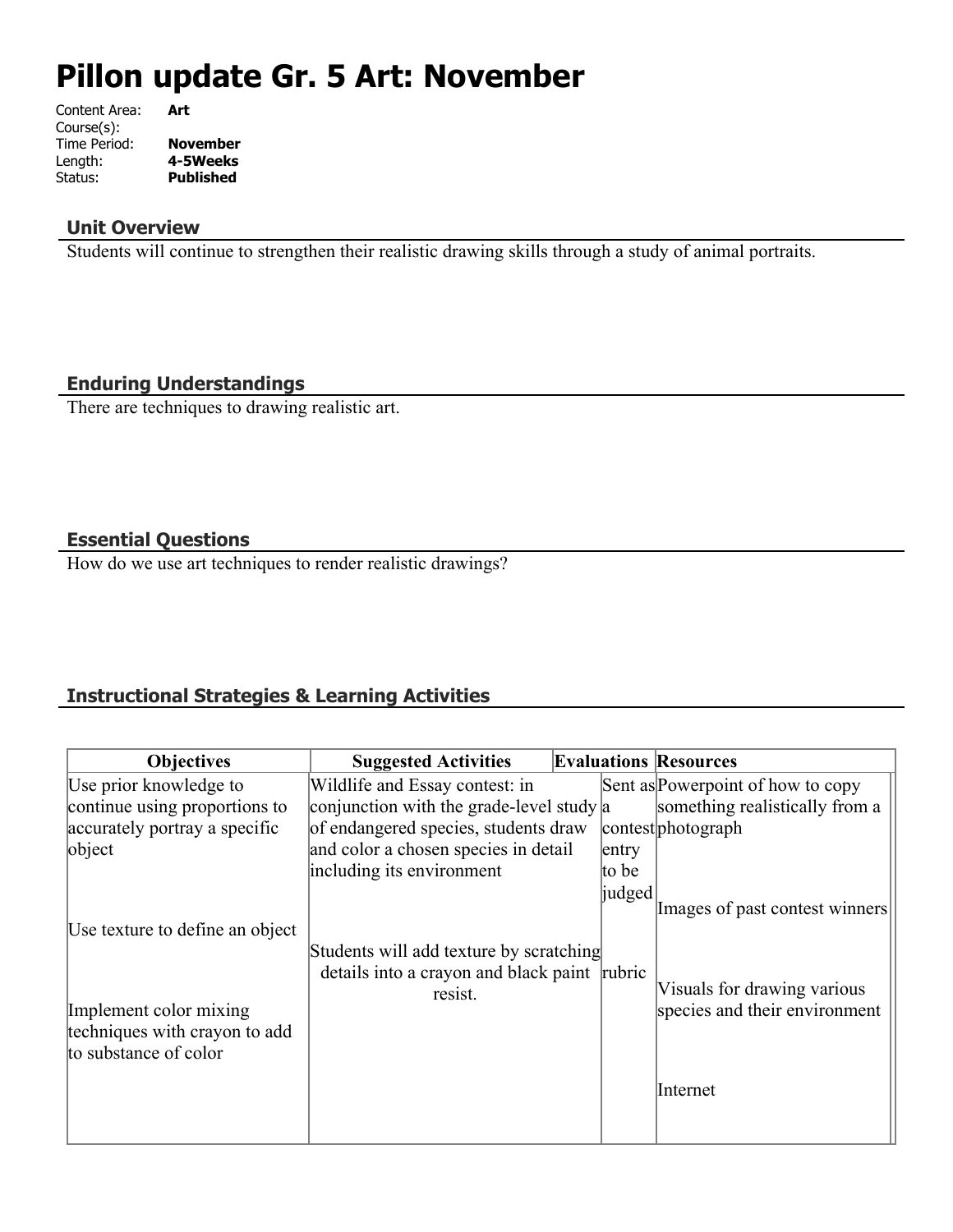## **Integration of Career Readiness, Life Literacies and Key Skills**

Students will connect entering a contest with the competition in the real world for jobs and recognition of work accomplishments.

| TECH.9.4.5.CT.4      | Apply critical thinking and problem-solving strategies to different types of problems such<br>as personal, academic, community and global (e.g., 6.1.5. Civics CM.3).                             |
|----------------------|---------------------------------------------------------------------------------------------------------------------------------------------------------------------------------------------------|
|                      | Curiosity and a willingness to try new ideas (intellectual risk-taking) contributes to the<br>development of creativity and innovation skills.                                                    |
| <b>TECH.9.4.5.CT</b> | Critical Thinking and Problem-solving                                                                                                                                                             |
| <b>WRK.9.2.5.CAP</b> | Career Awareness and Planning                                                                                                                                                                     |
| WRK.9.2.5.CAP.1      | Evaluate personal likes and dislikes and identify careers that might be suited to personal<br>likes.                                                                                              |
| WRK.9.2.5.CAP.3      | Identify qualifications needed to pursue traditional and non-traditional careers and<br>occupations.                                                                                              |
| WRK.9.2.5.CAP.4      | Explain the reasons why some jobs and careers require specific training, skills, and<br>certification (e.g., life guards, child care, medicine, education) and examples of these<br>requirements. |
| WRK.9.2.5.CAP.2      | Identify how you might like to earn an income.                                                                                                                                                    |
| <b>TECH.9.4.5.CI</b> | Creativity and Innovation                                                                                                                                                                         |

## **Technology and Design Integration**

Students will use the computer to find images of the endangered species they have selected.

## **Interdisciplinary Connections**

| LA.L.4.2  | Demonstrate command of the conventions of standard English capitalization, punctuation,<br>and spelling when writing.                                                                                                    |
|-----------|--------------------------------------------------------------------------------------------------------------------------------------------------------------------------------------------------------------------------|
| LA.RI.4.4 | Determine the meaning of general academic and domain-specific words or phrases in a<br>text relevant to a grade 4 topic or subject area.                                                                                 |
| LA.RI.4.1 | Refer to details and examples in a text and make relevant connections when explaining<br>what the text says explicitly and when drawing inferences from the text.                                                        |
| LA.SL.4.1 | Engage effectively in a range of collaborative discussions (one-on-one, in groups, and<br>teacher-led) with diverse partners on grade 4 topics and texts, building on others' ideas<br>and expressing their own clearly. |
| LA.L.4.3  | Use knowledge of language and its conventions when writing, speaking, reading, or<br>listening.                                                                                                                          |
| LA.W.4.2  | Write informative/explanatory texts to examine a topic and convey ideas and information<br>clearly.                                                                                                                      |
| LA.L.4.1  | Demonstrate command of the conventions of standard English grammar and usage when                                                                                                                                        |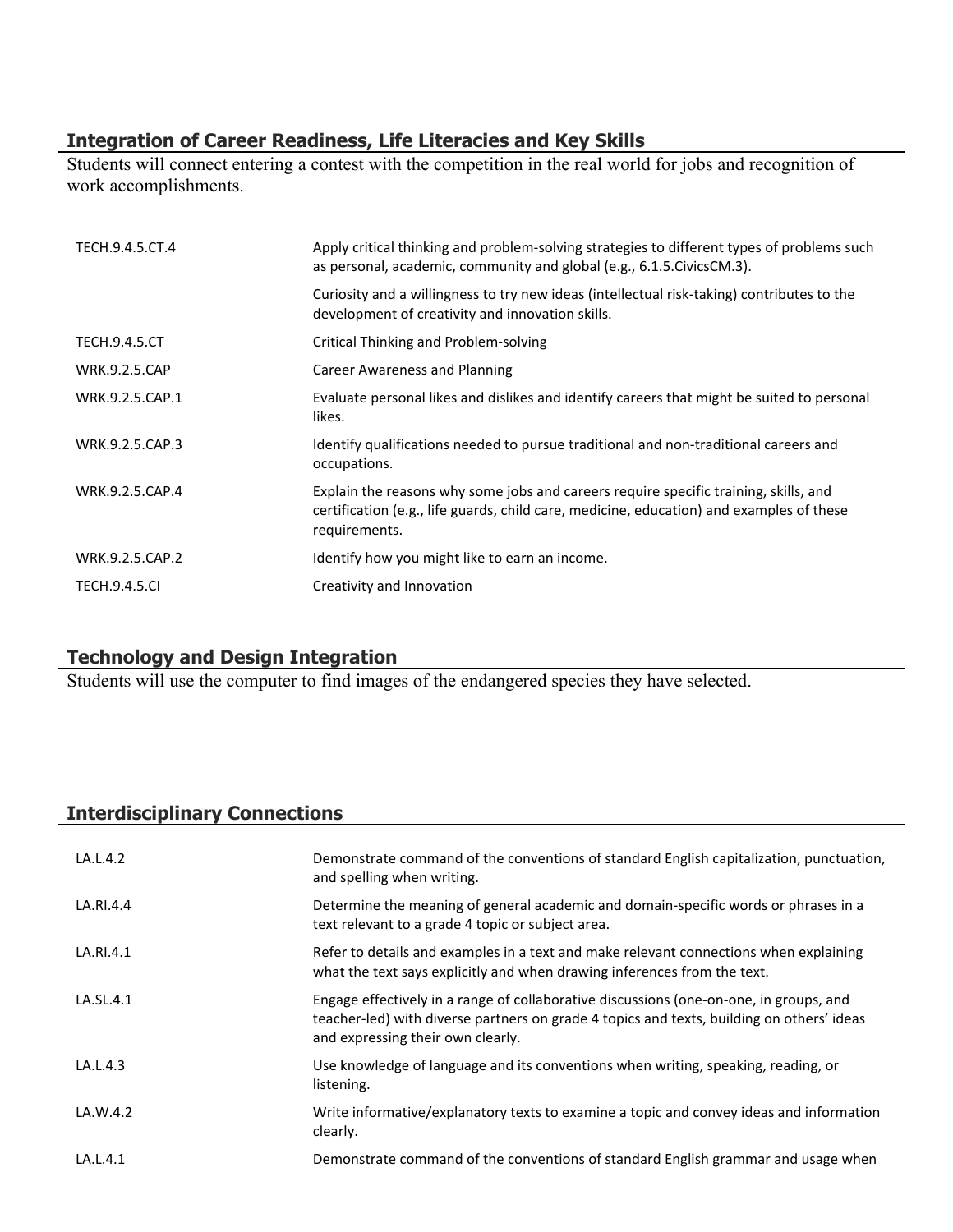|           | WITCHER OF SPEAKING.                                                                                                                                                          |
|-----------|-------------------------------------------------------------------------------------------------------------------------------------------------------------------------------|
| LA.RI.4.2 | Determine the main idea of a text and explain how it is supported by key details;<br>summarize the text.                                                                      |
| LA.RI.4.3 | Explain events, procedures, ideas, or concepts in a historical, scientific, or technical text,<br>including what happened and why, based on specific information in the text. |

## **Differentiation**

- Understand that gifted students, just like all students, come to school to learn and be challenged.
- Pre-assess your students. Find out their areas of strength as well as those areas you may need to address before students move on.
- Consider grouping gifted students together for at least part of the school day.

writing or speaking.

- Plan for differentiation. Consider pre-assessments, extension activities, and compacting the curriculum.
- Use phrases like "You've shown you don't need more practice" or "You need more practice" instead of words like "qualify" or "eligible" when referring to extension work.
- Encourage high-ability students to take on challenges. Because they're often used to getting good grades, gifted students may be risk averse.

#### **Definitions of Differentiation Components**:

- o Content the specific information that is to be taught in the lesson/unit/course of instruction.
- o Process how the student will acquire the content information.
- o Product how the student will demonstrate understanding of the content.
- o Learning Environment the environment where learning is taking place including physical location and/or student grouping

#### **Differentiation occurring in this unit:**

Students will be encouraged to improve and challenge thier art skills as they proceed.

Simpler instructions and tasks will be assigned for struggling students

#### For Gifted:

Encourage students to explore concepts in depth and encourage independent studies or investigations. Use thematic instruction to connect learning across the curriculum. Encourage creative expression and thinking by allowing students to choose how to approach a problem or assignment. Expand students' time for free reading. Invite students to explore different points of view on a topic of study and compare the two. Provide learning centers where students are in charge of their learning. Brainstorm with gifted children on what types of projects they would like to explore to extend what they're learning in the classroom. Determine where students' interests lie and capitalize on their inquisitiveness. Refrain from having them complete more work in the same manner. Employ differentiated curriculum to keep interest high. Avoid drill and practice activities. Ask students' higher level questions that require students to look into causes, experiences, and facts to draw a conclusion or make connections to other areas of learning. If possible, compact curriculum to allow gifted students to move more quickly through the material. Encourage students to make transformations- use a common task or item in a different way. From

http://www.bsu.edu/web/lshasky/Forms/Interventions/Gifted.pdf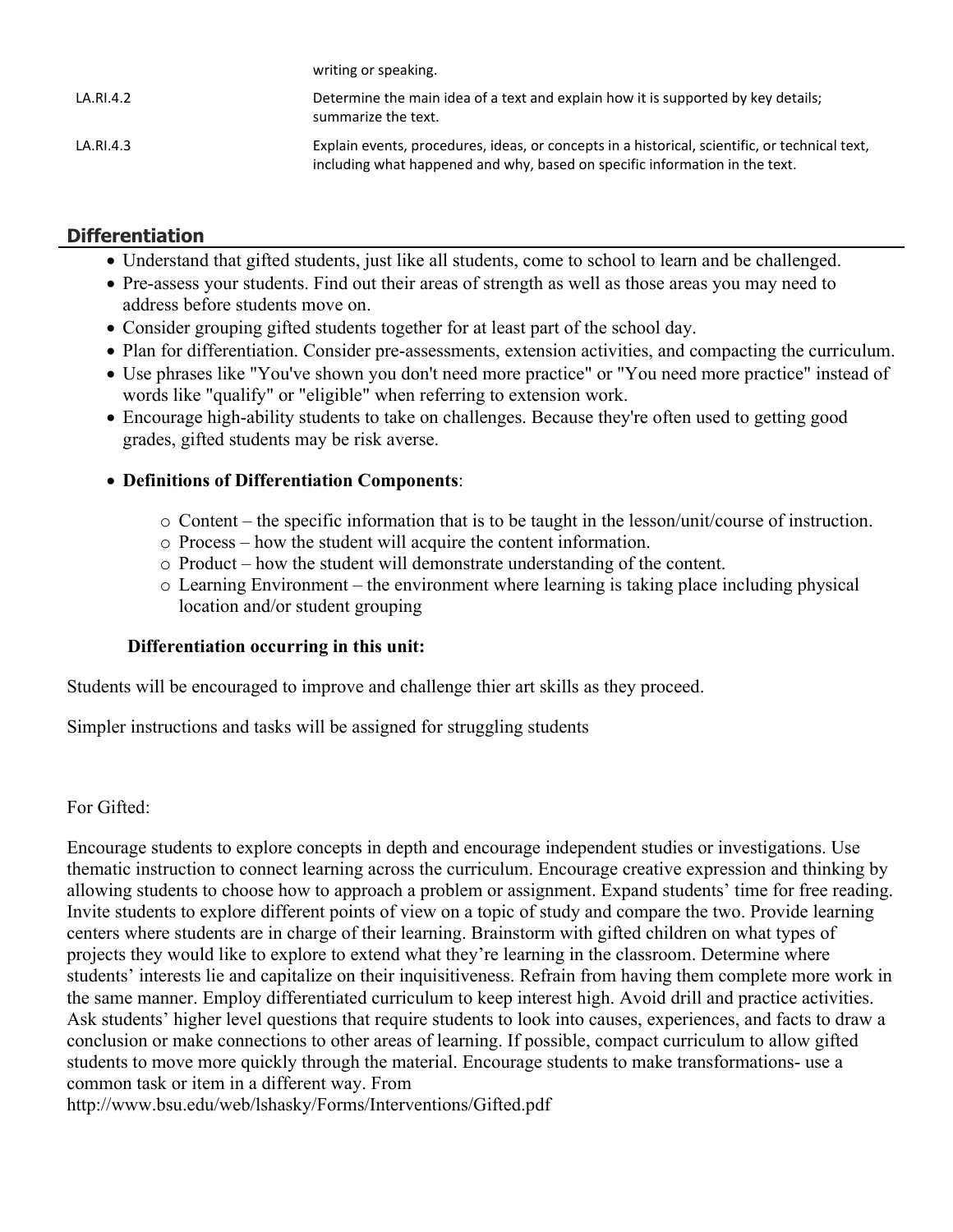## **Modifications & Accommodations**

ndividual IEP's and 504 accommodations will be utilized.

Refer to QSAC EXCEL SMALL SPED ACCOMMOCATIONS spreadsheet in this discipline.

#### **Modifications and Accommodations used in this unit:**

#### **Benchmark Assessments**

**Benchmark Assessments** are given periodically (e.g., at the end of every quarter or as frequently as once per month) throughout a school year to establish baseline achievement data and measure progress toward a standard or set of academic standards and goals.

#### **Schoolwide Benchmark assessments:**

Aimsweb benchmarks 3X a year

Linkit Benchmarks 3X a year

DRA

### **Additional Benchmarks used in this unit:**

Teacher observation for growth.

### **Formative Assessments**

Assessment allows both instructor and student to monitor progress towards achieving learning objectives, and can be approached in a variety of ways. **Formative assessment** refers to tools that identify misconceptions, struggles, and learning gaps along the way and assess how to close those gaps. It includes effective tools for helping to shape learning, and can even bolster students' abilities to take ownership of their learning when they understand that the goal is to improve learning, not apply final marks (Trumbull and Lash, 2013). It can include students assessing themselves, peers, or even the instructor, through writing, quizzes, conversation, and more. In short, formative assessment occurs throughout a class or course, and seeks to improve student achievement of learning objectives through approaches that can support specific student needs (Theal and Franklin, 2010, p. 151).

#### **Formative Assessments used in this unit:**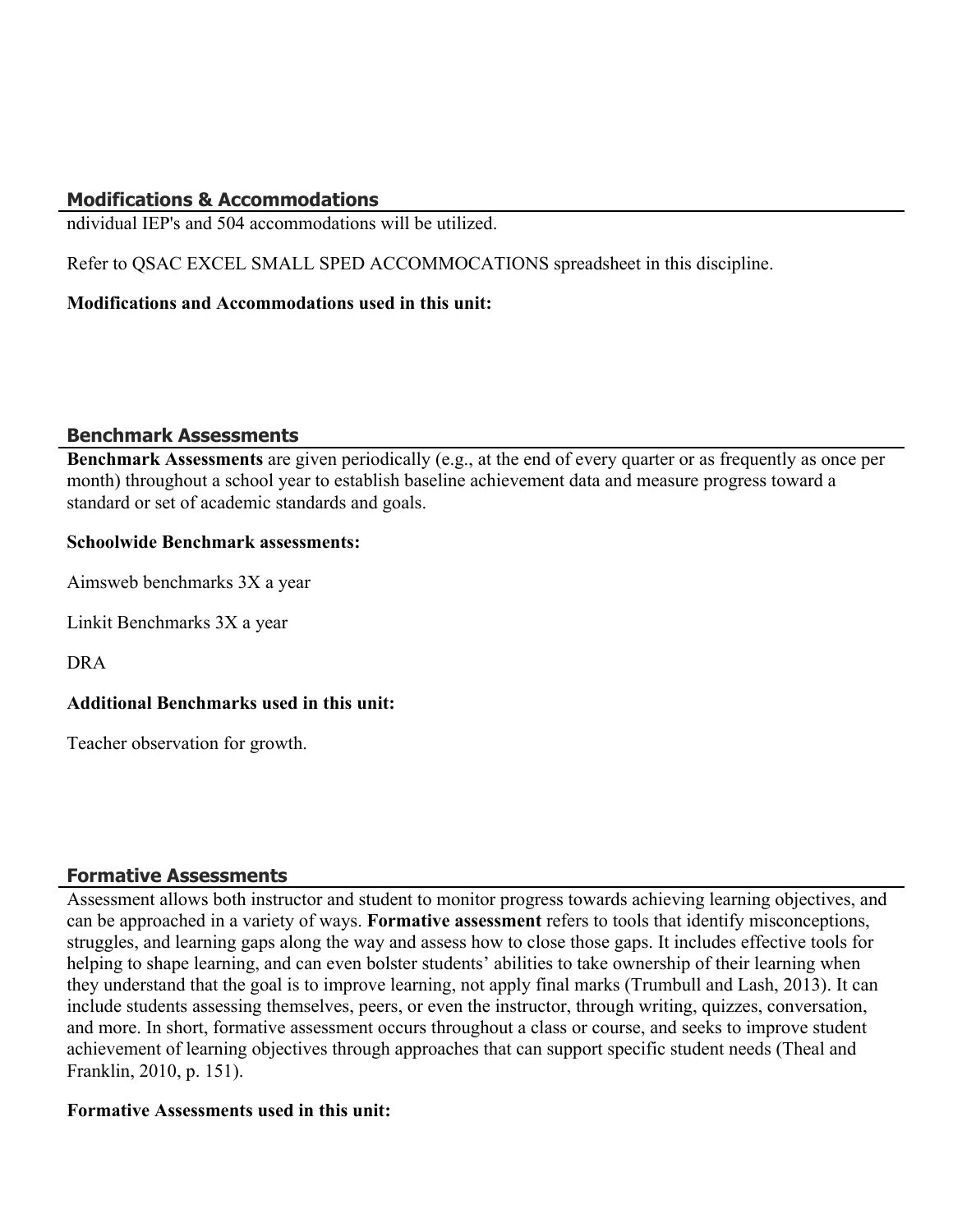Teacher observation during process.

Discussion.

## **Summative Assessments**

**summative assessments** evaluate student learning, knowledge, proficiency, or success at the conclusion of an instructional period, like a unit, course, or program. Summative assessments are almost always formally graded and often heavily weighted (though they do not need to be). Summative assessment can be used to great effect in conjunction and alignment with formative assessment, and instructors can consider a variety of ways to combine these approaches.

#### **Summative assessments for this unit:**

Sent as a contest entry to be judged

rubric

# **Instructional Materials**

Powerpoint of how to copy something realistically from a photograph

Images of past contest winners

Visuals for drawing various species and their environment

Internet

| <b>Standards</b> |                                                                                                                                                                                                              |
|------------------|--------------------------------------------------------------------------------------------------------------------------------------------------------------------------------------------------------------|
| VPA.1.1.5        | All students will demonstrate an understanding of the elements and principles that govern<br>the creation of works of art in dance, music, theatre, and visual art.                                          |
| VPA.1.1.5.D.CS1  | Understanding the function and purpose of the elements of art and principles of design<br>assists with forming an appreciation of how art and design enhance functionality and<br>improve quality of living. |
| VPA.1.1.5.D.1    | Identify elements of art and principles of design that are evident in everyday life.                                                                                                                         |
| VPA.1.1.5.D.CS2  | The elements of art and principles of design are universal.                                                                                                                                                  |